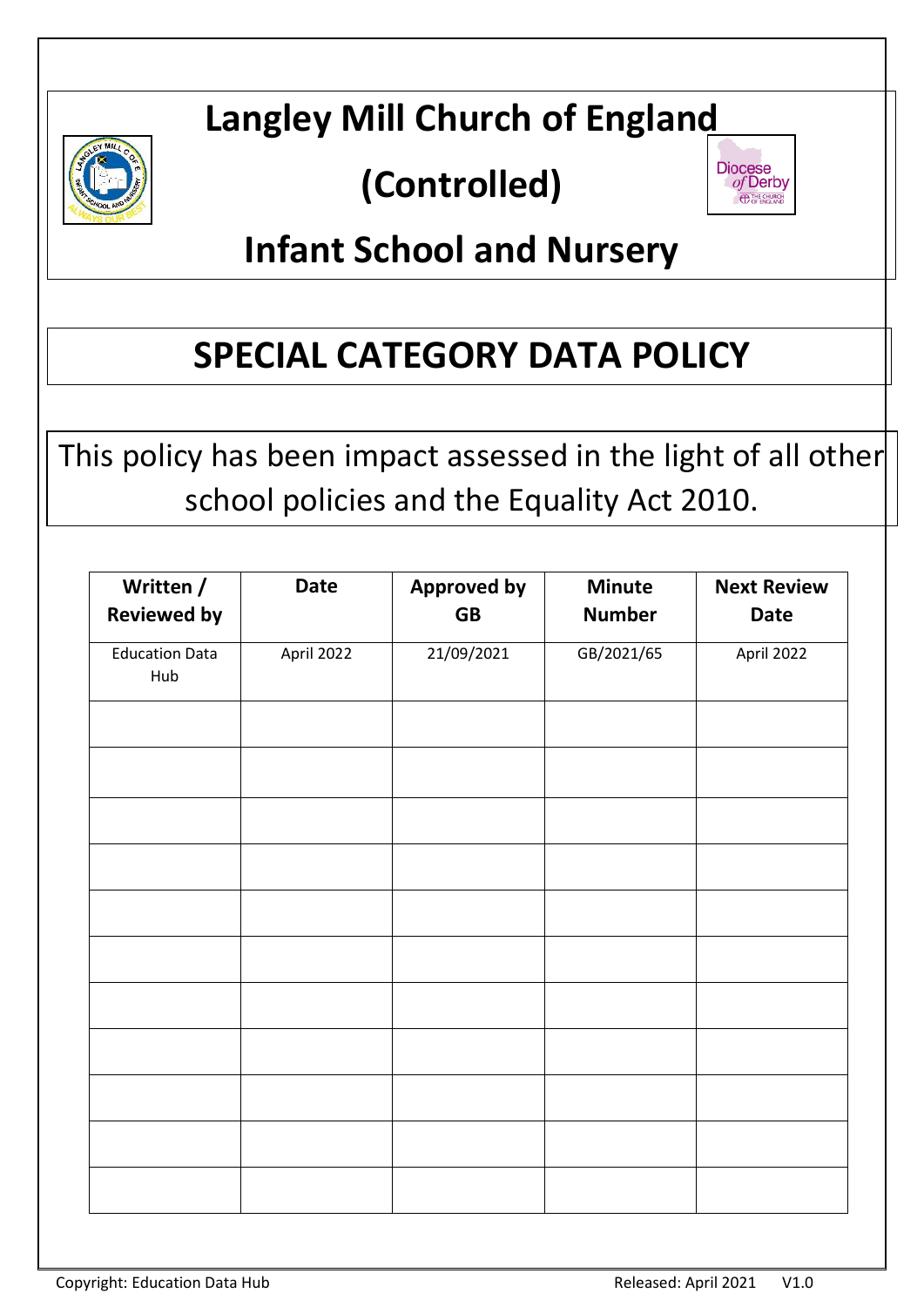# Contents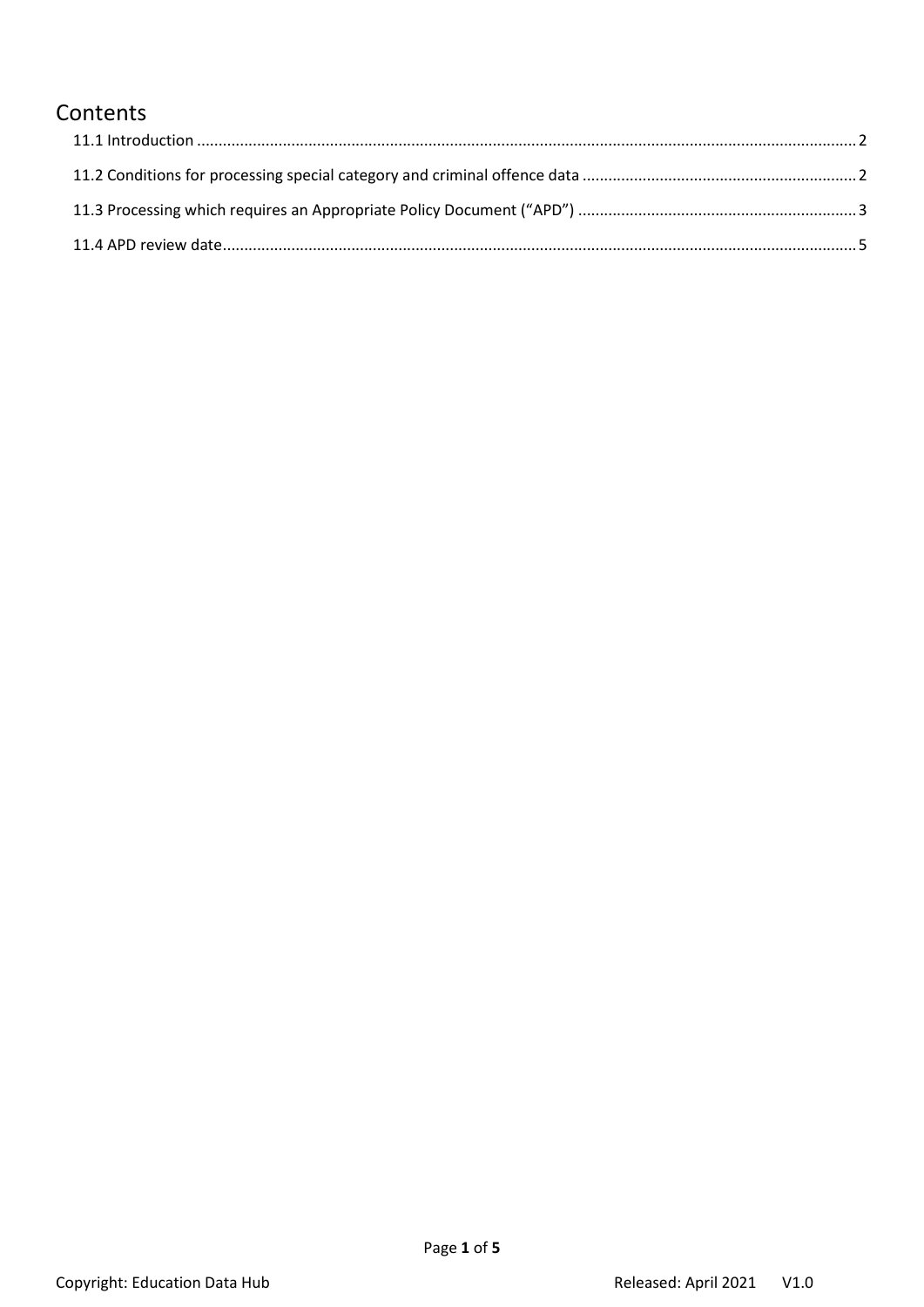# <span id="page-2-0"></span>11.1 Introduction

As part of the School's statutory and corporate functions, we process special category data and criminal offence data in accordance with the requirements of Article 9 and 10 of the General Data Protection Regulation ('GDPR') and Schedule 1 of the Data Protection Act 2018 ('DPA 2018').

Special category data is defined at Article 9 GDPR as personal data revealing:

- Racial or ethnic origin
- Political opinions
- Religious or philosophical beliefs
- Trade union membership
- Genetic data
- Biometric data (where used for identification purposes)
- Data concerning health, or
- Data concerning a natural person's sex life or sexual orientation.

In addition, we treat Pupil Premium/Free School Meal Status as if it is Special Category data as recommended by the Department of Education as we recognize that data subjects expect this information to be particularly private.

Article 10 GDPR covers processing in relation to criminal convictions and offences. In addition, section 11(2) of the DPA 2018 specifically confirms that this includes personal data relating to the alleged commission of offences or proceedings for an offence committed or alleged to have been committed, including sentencing. This is collectively referred to as 'criminal offence data'.

Some of the Schedule 1 conditions for processing special category and criminal offence data require us to have an Appropriate Policy Document ('APD') in place, setting out and explaining our procedures for securing compliance with the principles in Article 5 and policies regarding the retention and erasure of such personal data.

This document explains our processing and satisfies the requirements of Schedule 1, Part 4 of the DPA 2018.

In addition, it provides some further information about our processing of special category and criminal offence data where a policy document isn't a specific requirement. The information supplements our privacy notices (which are available on our website).

# <span id="page-2-1"></span>11.2 Conditions for processing special category and criminal offence data

## 11.2.1. We process special categories of personal data under the following GDPR Articles:

Article  $9(2)(a)$  – the data subject has given explicit consent to the processing.

In circumstances where we seek consent, we make sure that the consent is unambiguous and for one or more specified purposes, is given by an affirmative action and is recorded as the condition for processing. Examples of our processing include pupil and staff dietary requirements or consent for pupil pastoral support.

• Article  $9(2)(b)$  – processing is necessary in the field of employment law.

An example of this processing includes staff sickness absences.

• Article 9(2)(c) - processing is necessary to protect the vital interests of the data subject or of another natural person.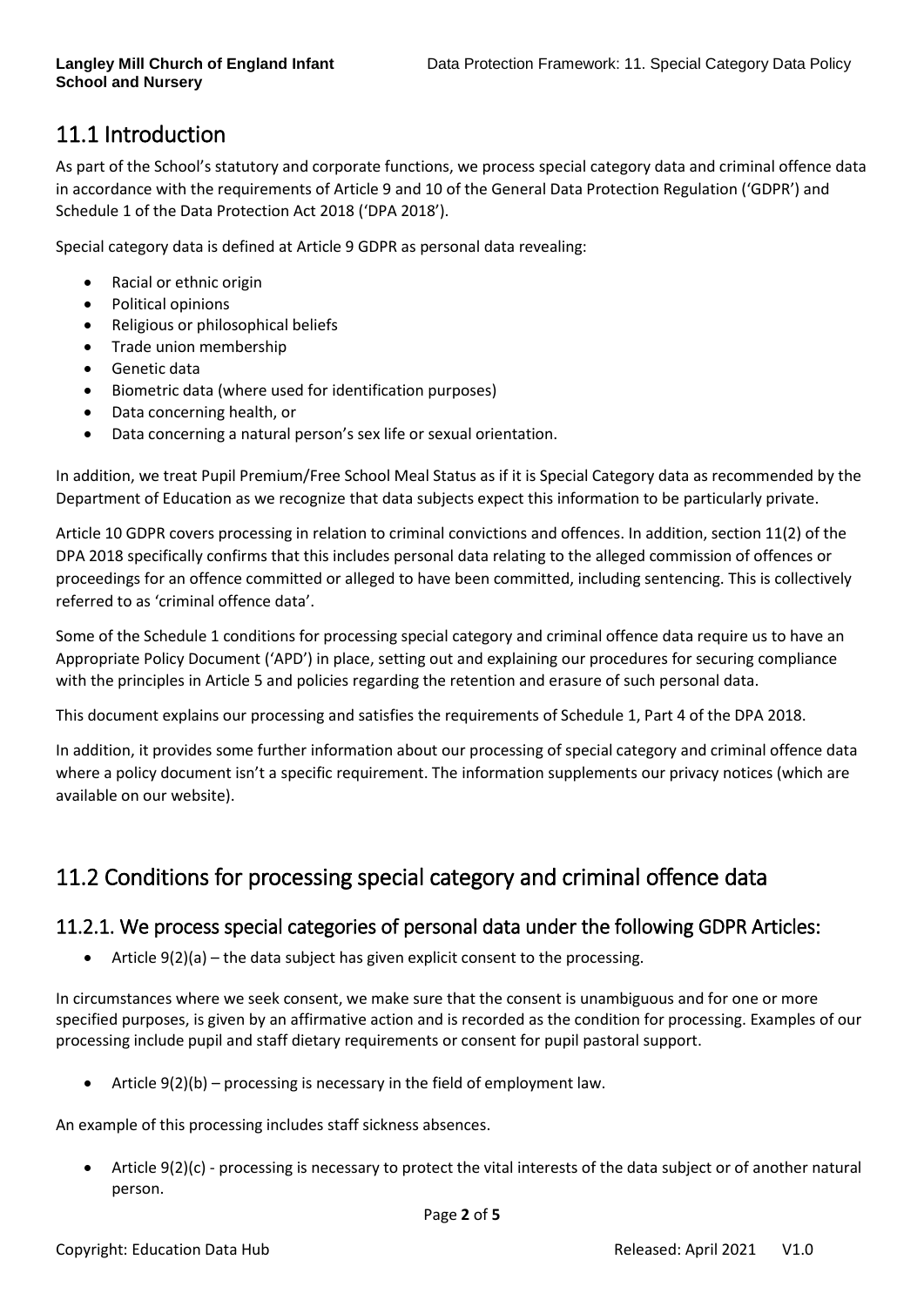.

An example of this would be using health information about a member of staff in a medical emergency.

• Article  $9(2)(f)$  – for the establishment, exercise or defence of legal claims.

Examples of our processing include processing relating to any employment tribunal or other litigation.

• Article 9(2)(g) - reasons of substantial public interest.

The school is a public authority. Our role includes the education and safeguarding of pupils. Our processing of personal data in this context is necessary for the carrying out of our role. An example of our processing includes processing pupil health information in order to ensure pupils receive appropriate education taking into account any additional health needs they have.

• Article 9(2)(h)- necessary to assess the working capacity of the employee.

An example of this would be the provision of occupational health services to our employees.

• Article  $9(2)(j)$  – for archiving purposes in the public interest.

An example of this is that we maintain a school archive of photos and significant school events for historical purposes.

### 11.2.2 We process criminal offence data under Article 10 of the GDPR.

Examples of our processing of criminal offence data include pre-employment checks and declarations by an employee in line with contractual obligations or being informed about a parent's criminal convictions where that may affect the safeguarding or wellbeing of relevant pupils.

## <span id="page-3-0"></span>11.3 Processing which requires an Appropriate Policy Document ("APD")

Almost all of the substantial public interest conditions in Schedule 1 Part 2 of the Data Protection Act 2018, plus the condition for processing employment, social security and social protection data, require an APD (see Schedule 1 paragraphs  $1(1)(b)$  and  $5(1)$ ).

This document is the APD for the school. It demonstrates that the processing of special category and criminal offence data based on these specific Schedule 1 conditions is compliant with the requirements of the GDPR Article 5 principles. It also outlines our retention policies with respect to this data.

### 11.3.1 Description of data processed

We process the special category data about our pupils that is necessary to fulfil our obligations as a school. This includes information about their health and wellbeing status and ethnicity. Further information about this processing can be found in our pupil and parent privacy notice.

We process the special category data about our employees, governors and volunteers that is necessary to fulfil our obligations as an employer. This includes information about their health and wellbeing, ethnicity, sexual orientation and their membership of any trade union. Further information about this processing can be found in our workforce privacy notice.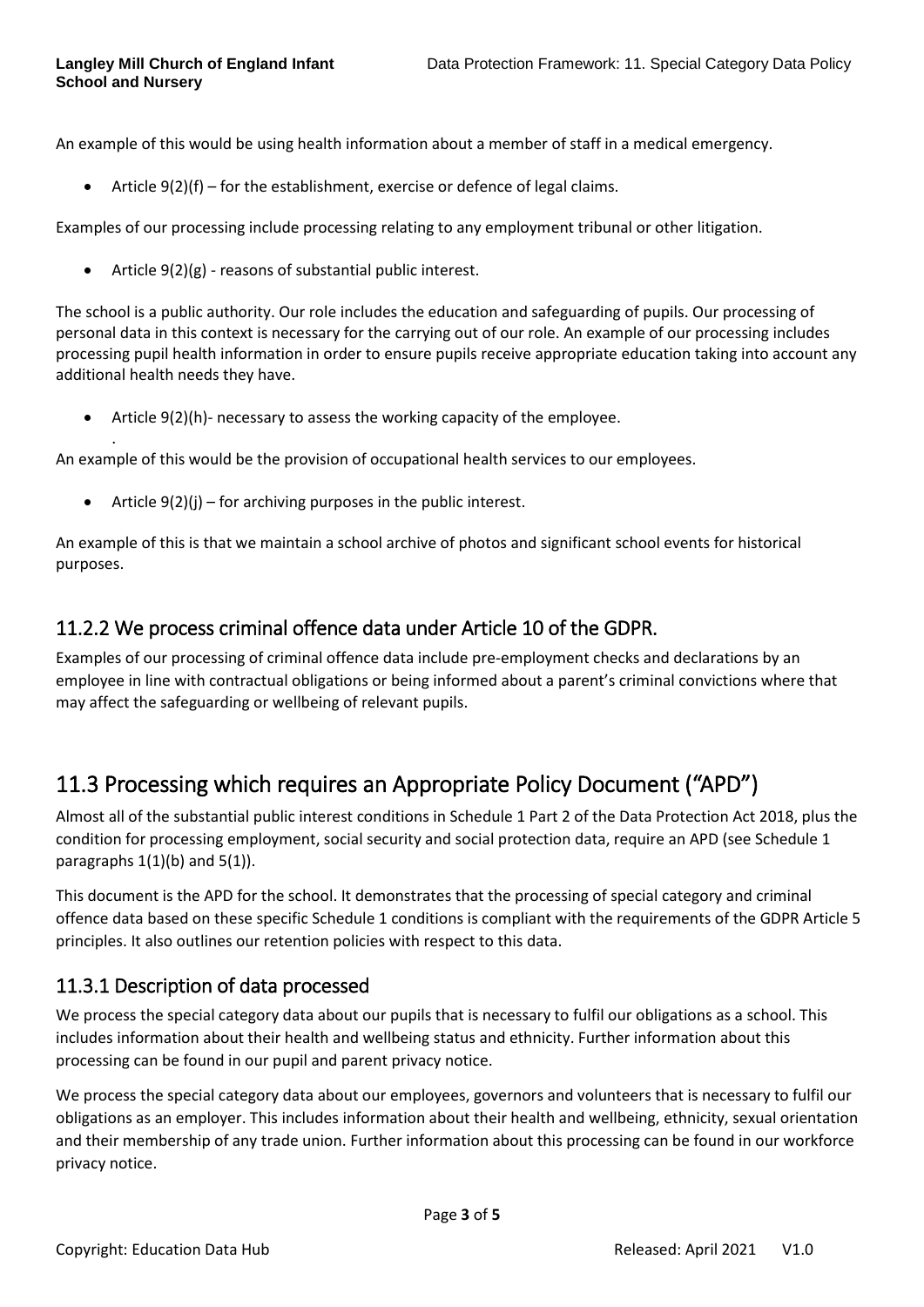We also maintain a record of our processing activities in accordance with Article 30 of the GDPR.

## 11.3.2 Schedule 1 conditions for processing

We process Special Category data for the following purposes in Part 1 of Schedule 1:

- Paragraph 1 employment, social security and social protection
- Paragraph 2 health or social care purposes
- Paragraph 3 public health
- Paragraph 4 archiving purposes in the public interest.

Part 2 of Schedule 1:

- Paragraph 6 statutory purposes
- Paragraph 8 equality of opportunity or treatment
- Paragraph 10 preventing or detecting unlawful acts
- Paragraph 12 regulatory requirements relating to unlawful acts
- Paragraph 17 counselling
- Paragraph 18 safeguarding of children and of individuals at risk.

We process criminal offence data for the following purposes in parts 1 and 2 of Schedule 1:

- Paragraph 1 employment, social security and social protection
- Paragraph 6 statutory purposes
- Paragraph 18 safeguarding of children and individuals at risk.

### 11.3.3 Procedures for ensuring compliance with the principles

#### **Accountability principle**

We have put in place appropriate technical and organisational measures to meet the requirements of accountability. These include:

- The appointment of a data protection officer who reports directly to our highest management level.
- Taking a 'data protection by design and default' approach to our activities.
- Maintaining documentation of our processing activities.
- Adopting and implementing data protection policies and ensuring we have written contracts in place with our data processors.
- Implementing appropriate security measures in relation to the personal data we process.
- Carrying out data protection impact assessments for our high risk processing.

We regularly review our accountability measures and update or amend them when required.

#### **Principle (a): lawfulness, fairness and transparency**

Processing personal data must be lawful, fair and transparent. It is only lawful if and to the extent it is based on law and either the data subject has given their consent for the processing, or the processing meets at least one of the conditions in Schedule 1.

We provide clear and transparent information about why we process personal data including our lawful basis for processing in our privacy notices, in our Data Protection Policy and this policy document.